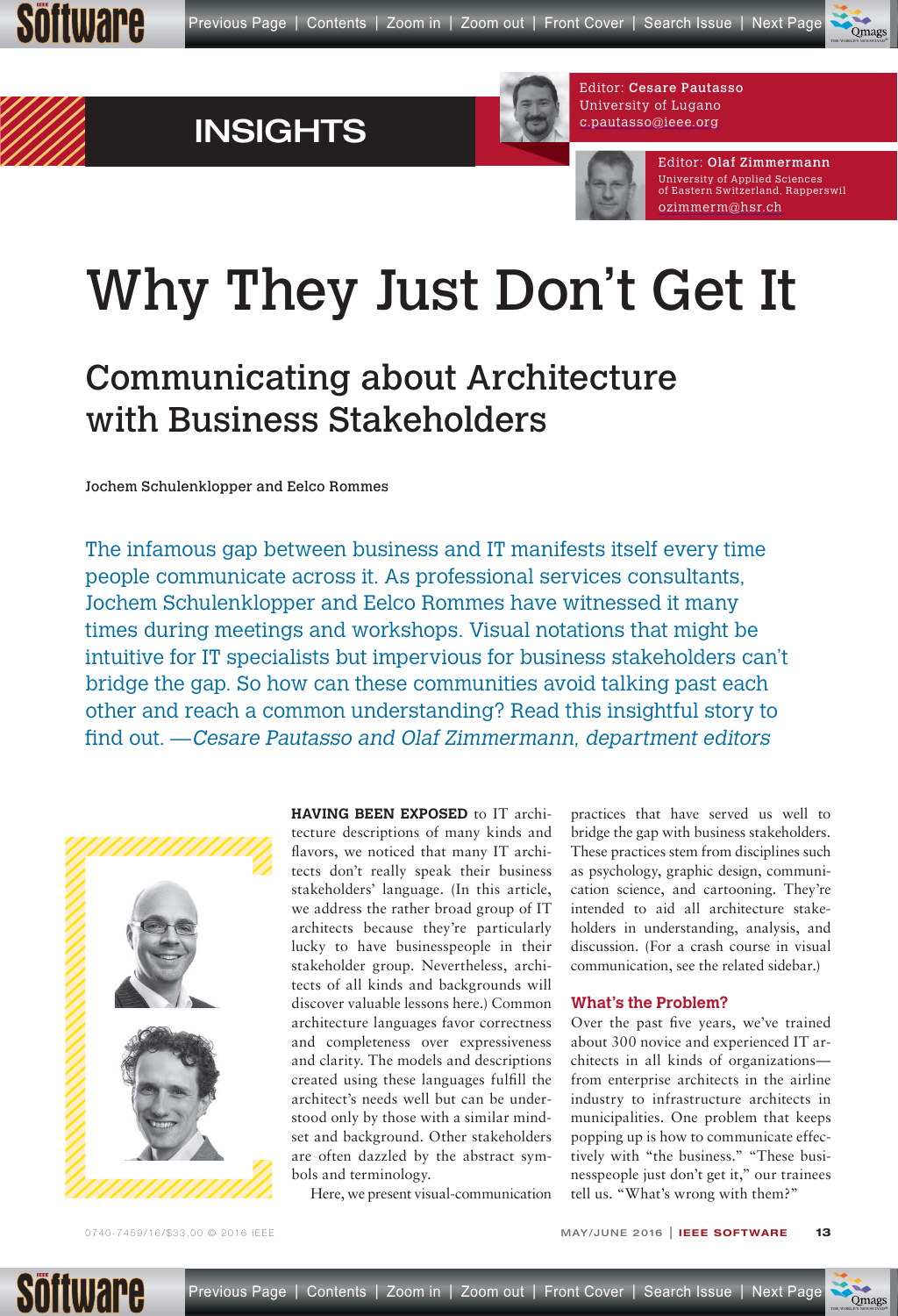#### $\blacktriangledown$  $\overline{\phantom{a}}$ Omag  $\overline{\phantom{a}}$  $\mathcal{L}_{\mathcal{R}}$ THE WORLD'S NEWSSTAND®

### INSIGHTS

### **A CRASH COURSE IN VISUAL COMMUNICATION**

An effective architecture visualization provides insight and overview in a way that's hard to achieve using only words. Creating such a picture requires knowledge of basic visual-communication principles from fields such as psychology,<sup>1</sup> communication science, design thinking,<sup>2</sup> and even cartooning<sup>3</sup>—subject areas that are unknown territory to many IT professionals. Here are six lessons we've learned from creating architecture visuals and teaching others how to do it.

First, catch the eye's attention with attributes of preattentive processing. Our eyes and brains are wired to perceive basic visual attributes of objects without conscious effort. Our attention then focuses on those objects that are different, even in minor ways. Architects can use this to focus the audience's attention by varying shape, line width, size, and color, for example. If a visualization has six red boxes and a single green one, you know which one will draw the audience's attention first.

Second, know your gestalt principles. Gestalt theory tells us that people organize visual elements into bigger groups.4 They then perceive these *gestalts* as a new coherent unit. People unconsciously use some principles in grouping things. Applying these gestalt principles consciously is a powerful way to help viewers better understand a visualization. By using subtle clues regarding which things belong together, you can add more information to a visual without overcrowding it. The example architecture visualizations in the main article show some of these principles in practice. Placing applications near each other, giving them a container, using similar colors—gestalts are everywhere.

Third, apply color theory. Colors can evoke strong emotional responses and carry subtle yet rich messages. (For example, see the books of Faber Birren, who wrote extensively on color theory and psychology.) A manager might see a red application as a bigger concern than a green one. A smart, communication-wise architect applies color effectively in diagrams and images.

Fourth, use icons, logos, and images. Many architecture visuals are filled with jargon and abstract symbols. For example, ArchiMate features more than 60 abstract symbols, sometimes with variations in meaning transcending the comprehension of most stakeholders (architects included). (For a summary of the ArchiMate language notation, see [http://pubs.opengroup.org](http://www.qmags.com/clickthrough.asp?url=http://pubs.opengroup.org/architecture/archimate2-doc/appendixA.html&id=19832&adid=P14E1) /architecture/archimate2-doc/appendixA.html.) Imagery, simple icons, and metaphors (preferably from the organization's vocabulary) are much easier to understand. Make your message easy to understand by enabling the power of visual thinking.

Fifth, apply design thinking and graphic design. An eye for design is not only an innate talent but also a skill you can learn. Some excellent books summarize the experience of decades of visual design, in bite-sized chunks you can apply immediately. For examples, see the "Further Reading" sidebar.

Finally, sketch to facilitate and record thinking. Sketching helps you not only communicate concepts but also build a common understanding for all participants. We often instruct our colleagues and customers to sketch their message or architecture, instead of using words or a professional diagram tool. Some sketches are even worthwhile to keep around—not just as a temporary or intermediate result—and we're not afraid to add them to the documentation.

#### **References**

- 1. [S. Ting, "5 Psychology Studies That Tell Us How People Perceive Visual Information," Piktochart, 31 Oct. 2014; http://piktochart.com/5](http://www.qmags.com/clickthrough.asp?url=http://piktochart.com/5-psychology-studies-that-tell-us-how-people-perceive-visual-information&id=19832&adid=P14E2) -psychology-studies-that-tell-us-how-people-perceive-visual-information.
- 2. D. Norman, The Psychology of Everyday Things, Basic Books, 2013.
- 3. S. McCloud, Understanding Comics, William Morrow, 1994.
- 4. K. Koffka, Principles of Gestalt Psychology, Lund Humphries, London, 1935.

Our usual answer is that busi-**How Architects**  nesspeople aren't the problem. The architects are. The architect's tools for communicating with stakeholders are blunt and often unsuitable.

## **(Try to) Communicate**

As birds come in flocks and sheep come in herds, so IT architects come in discussions. We architects love to communicate. We've even invented new languages and tools for it. But what happens when we use these languages to communicate with nonarchitects?

Imagine you're an IT architect, walking into a meeting room packed

**14 IEEE SOFTWARE** | WWW.COMPUTER.ORG/SOFTWARE | @IEEESOFTWARE [\\_\\_\\_\\_\\_\\_\\_\\_\\_\\_\\_\\_\\_\\_\\_\\_\\_\\_\\_\\_\\_\\_\\_](http://www.qmags.com/clickthrough.asp?url=www.computer.org/software&id=19832&adid=P14E3)



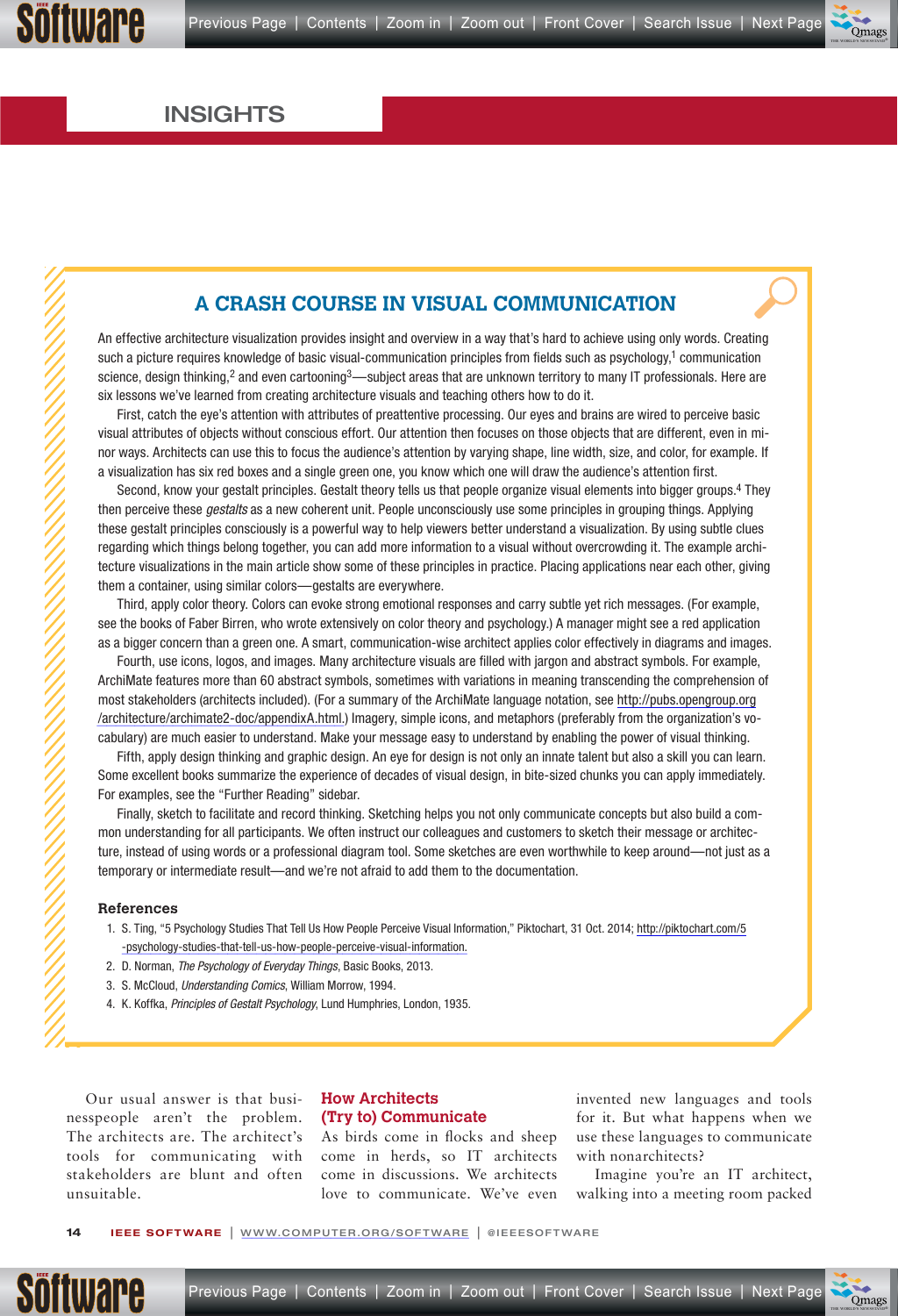

### INSIGHTS

with managers. You don't stress; you've done your homework. You connect to the projector, bring up the ArchiMate (www.opengroup.org /subjectareas/enterprise/archimate) model of the company's architecture, and start talking happily. But just when you reach the really juicy bits, someone interrupts. Usually, it's a senior manager who asks with some level of politeness what on earth you're talking about. Only now do you notice that half the audience looks irritated or puzzled or both—and the rest are fiddling with their phones. Slightly panicking, you try to talk them through the model. "This stick man is called an actor. He's a user of an application, but he might also be another system. Ellipses are services provided by the application. They're used as a step in the business process shown here."

Software

More frustrated faces. More fiddling with phones. You could have known: meetings with pointy-haired bosses are useless. They just don't get it.

But why don't they get it? Because you tried to explain a language instead of an architecture.

Effective communication means adapting the message to the audience, speaking their language, and selecting only the relevant information and presenting it accessibly. To make matters more interesting, architects communicate with a diverse set of stakeholders: end users, developers, operators, financial professionals, and business managers, to name a few. Each of them speaks a slightly different language, has his or her own interests, and has a different level of understanding of the system. Gregor Hohpe calls this "riding the elevator": architects "[move] up and down between the board room and the engine room of a large enterprise."1

#### **FURTHER READING**

Much has been written about graphic design, sketching, and visualizing information. We've found the following books and blogs especially helpful.

#### **BOOKS**

- Universal Principles of Design (Rockport Publishers, 2003), by William Lidwell, Kritina Holden, and Jill Butler, contains a library of graphical principles and their application in numerous examples.
- The Sketchnote Handbook (Peachpit Press, 2012), by Mike Rohde, is the resource on sketchnoting: taking notes in the form of drawings.
- The Visual Display of Quantitative Information (Graphics Press, 2001), by Edward Tufte, is the classic work on visualizing data.

#### **BLOGS**

- Information Is Beautiful [\(www.informationisbeautiful.net\),](http://www.qmags.com/clickthrough.asp?url=www.informationisbeautiful.net&id=19832&adid=P15E2) by David Mc Candless, distills the world's data into beautiful and useful infographics and diagrams.
- FlowingData ([http://flowingdata.com\),](http://www.qmags.com/clickthrough.asp?url=http://flowingdata.com&id=19832&adid=P15E3) by Nathan Yau, explores how statisticians and designers use visualization to understand data.
- Visualising Data [\(www.visualisingdata.com\),](http://www.qmags.com/clickthrough.asp?url=www.visualisingdata.com&id=19832&adid=P15E4) by Andy Kirk, provides theoretical and practical insight about visualization with examples, references, and resources.

The information that's relevant changes with every audience and occasion. Sometimes it's budgets. Sometimes it's risk. Sometimes it's technical details. But it's never your modeling language's syntax. So, what's a savvy IT architect to do?

#### **Bridging the Communication Gap**

One common approach is to simply ignore the differences and use a language that we as architects are familiar with. We might draw UML on a whiteboard, make jokes in Klingon, and answer questions with "42." Implicitly, this means we expect the audience to learn our language, watch *Star Trek*, and read up on their Douglas Adams before speaking to us.

Another approach is to become

a polyglot by learning all their languages. That takes time you might not have, and it's hard work. The question remains whether you'll be able to communicate your thoughts, analysis, and solutions in a language that's not grounded in IT. You'll probably feel uncomfortable, not the trusted advisor you'd like to be.

A third way is to create a common language together with your stakeholders that you use to communicate about IT architecture and their concerns. If the topic is important and sufficiently complex, this is your best option. This doesn't mean you invent a completely new language that covers all business concerns from scratch. Rather, borrow from languages you all already speak to cocreate a language that suits your and your stakeholders' specific concerns.

MAY/JUNE 2016 | **IEEE SOFTWARE 15**



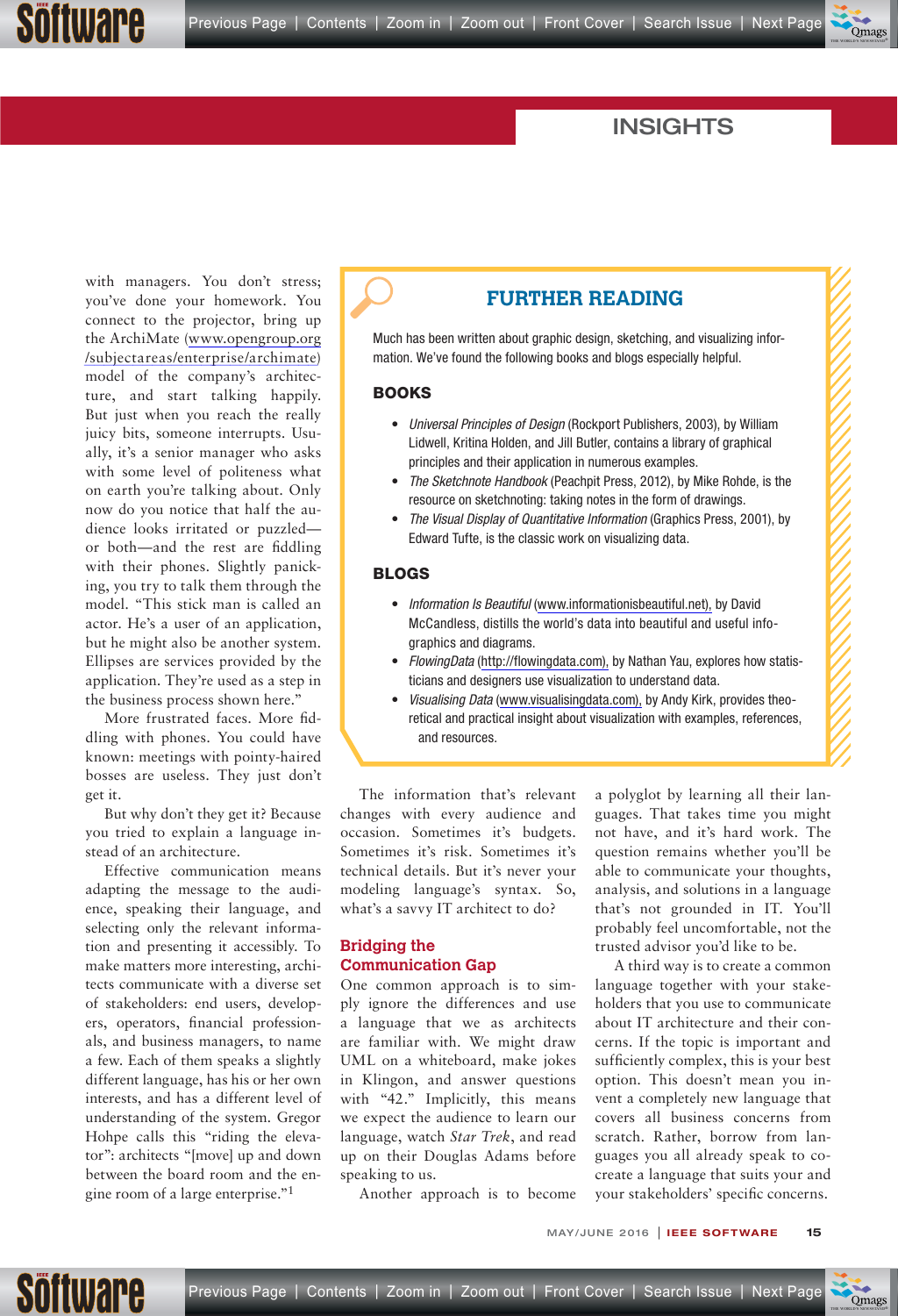

 $\overline{\phantom{a}}$ 

#### INSIGHTS

This is best done using an incremental approach in which you develop visualizations and their language in parallel. Typically, we use a series of workshops to show the visualization in intermediate stages and get feedback on its correctness, its effectiveness in making the architecture understandable, and whether it shows the right information at the right level. We bring large printouts to these workshops, distribute pens and markers, and stimulate the audience to enhance the visualization according to their insights and wishes.

One advantage of this approach is that the resulting language is suited to the audience. Not everyone who makes financial decisions has an economics degree. In a technology company such as Philips or Siemens, many engineers and physicists hold senior management positions; they'll bring metaphors, analogies, and metrics from their domain to the table.

Between workshops, we use the feedback to create a better version of the architecture description: clearer, more complete, and more effective.

#### **Example: Information Flowing through a Landscape of Applications**

Figure 1 shows an example of where this might lead to. You might wonder how this differs from other architectural models you've seen and created. This is still boxes and lines, right?

Actually, instead of being generic items, these boxes, lines, colors, and symbols are loaded with meaning for the intended audience. The people in this company know exactly why the large red box in the middle is large and red: this IT application is at the heart of their company, and all the money flows through it. That's also why it's in the middle. The amount

of persistent data determines the application's size—that's why the box is so large.

Most organizations have similar connotations in their internal vocabulary. For example, in the Dutch Tax Administration, blue, red, and green symbolize distinct parts of the organization. Even the outbound envelopes have colors matching these business domains. It would be foolish not to take this aspect into account when creating a visual model for the organization. But you can also create such connotations while creating visualizations. (As a rule, though, critical information shouldn't depend on colors alone because color blindness is more common than you might think. For example, as many as 8 percent of men and 0.5 percent of women with Northern European ancestry have the common form of red-green color blindness.)

Typically, IT architects present images of the IT landscape as a collection of applications, connections, and databases. This is hardly interesting to business users. In financial terms, you're showing a company's assets and liabilities. This might be a necessity for the yearly report but doesn't really tell you how the stuff is being used, by whom, and when and where. For the business, these latter aspects are way more interesting than applications and technology.

One of our more successful visual patterns shows the actual use of an IT landscape by employing "metro" lines to illustrate flows of information or the execution of business processes. Anyone who has seen a metro or train map immediately interprets this correctly: the metro lines bring data or state from one place to another. A circle indicates a metro station: that's where the application is used to process information. This is

another example of tapping into an existing language to retrieve elements that the audience already understands, instead of demanding them to learn a new syntax.

#### **Example: Visualizing Quality Attributes Dynamically**

In some internal projects, we're experimenting with letting business metrics determine an application's size in a visualization, discovering whether that helps effectively communicate the crux of the matter. Figure 2 shows groups of applications layered in blue, green, and orange. According to the "number of database records" metric, an application landscape might look like Figure 2a. The other landscape views differ according to some other metric—for example, each application's yearly maintenance budget (see Figure 2b). The applications' colors and relative position remain stable, but the applications' size tells a different story.

Some other metrics might reveal even more interesting views of that landscape: the number of users (see Figure 2c) or the number of availability incidents (see Figure 2d). This gives stakeholders a way to compare and reason about the landscape. Here are some examples:

- The application crucially positioned in the center of the landscape has the lowest availability. Why?
- The applications serving the most users don't receive proportional budgets. Is that aligned with our plans?
- The application managing the most data has the highest availability, but that plagued application in the center provides the only pathway to that data. How problematic is that?

**16 FEE SOFTWARE** | <u>WWW.COMPUTER.ORG/SOFTWARE</u> | @IEEESOFTWARE

Söftware

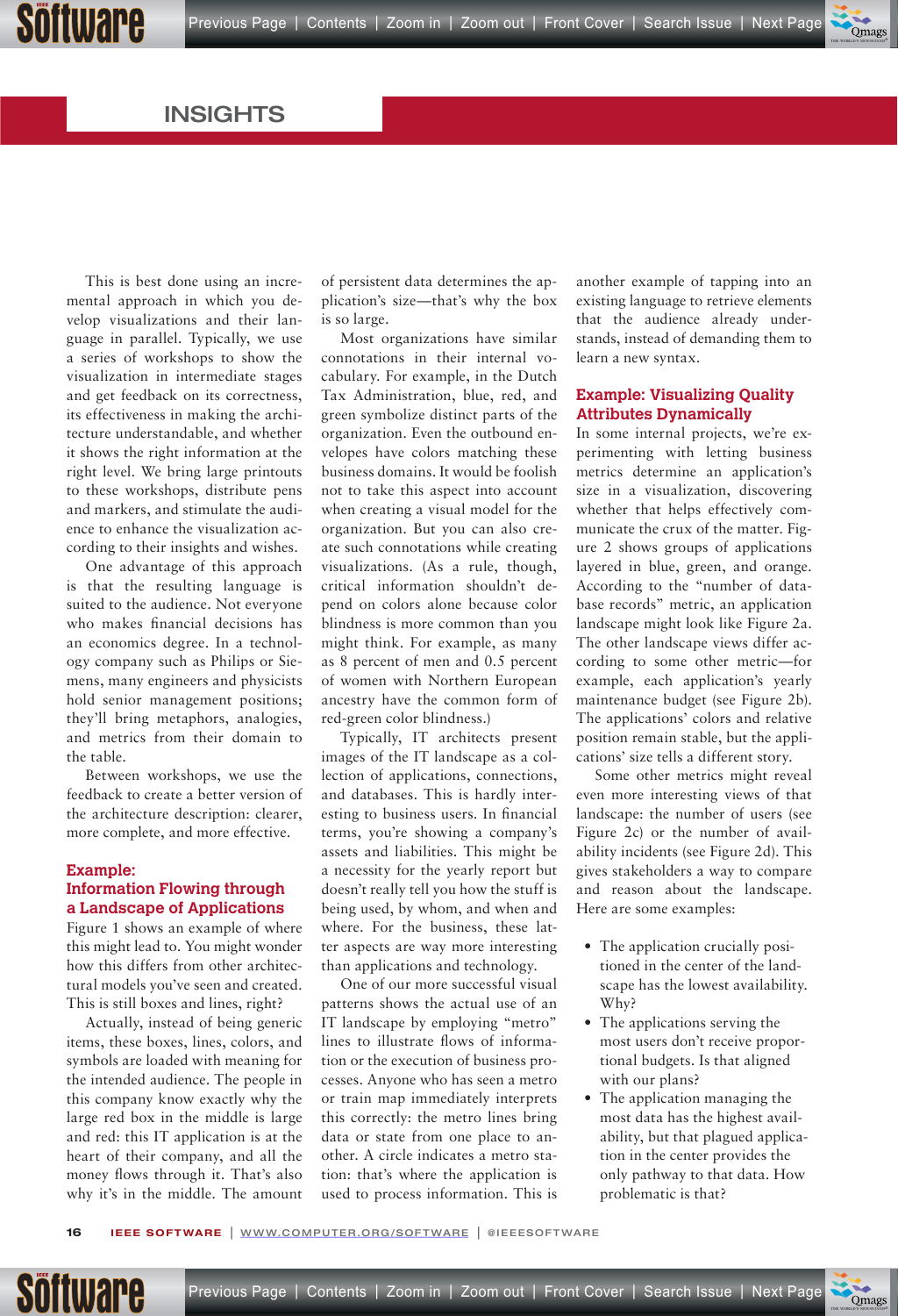

#### INSIGHTS



FIGURE 1. Part of the IT landscape of an (imagined) insurance company, inspired by the ArchiMate example at [www.archimate.nl](http://www.qmags.com/clickthrough.asp?url=www.archimate.nl/en/about_archimate/example.html&id=19832&adid=P17E1) /en/about\_archimate/example.html. Instead of being generic items, these boxes, lines, colors, and symbols are loaded with meaning for the intended audience.

In our experiments, the IT landscape on display isn't a static image. A UI lets stakeholders select different business-oriented metrics. In response, the landscape view dynamically changes as applications grow or shrink according to the selected metric. Of course, there are as many business metrics as there are decision makers. Some are universal; others are domain or even stakeholder specific. The examples shown here are intended to spark creativity. Every architect must find the right language for his or her stakeholders.

#### **Example: Visualizing How IT Availability Impacts Business Processes**

Figure 3 is adapted from our work for an application-hosting provider that manages mission-critical IT landscapes for businesses. Business and IT personnel share this view to answer, how do IT defects impact the business? The view shows the main business processes and the underlying IT applications but leaves out less relevant aspects such as integrations and application technology. The business processes drive the layout, showing the main processes as value streams through the organization. IT applications are ordered according to their place in these processes.

The hosting provider has a range of monitoring tools that gather realtime information on the applications'

> $\blacktriangledown$  $\overline{\phantom{a}}$  $\bullet$  $\overline{\phantom{a}}$  $\mathcal{L}_{\mathcal{R}}$ THE WORLD'S NEWSSTAND®

MAY/JUNE 2016 | **IEEE SOFTWARE 17**



itware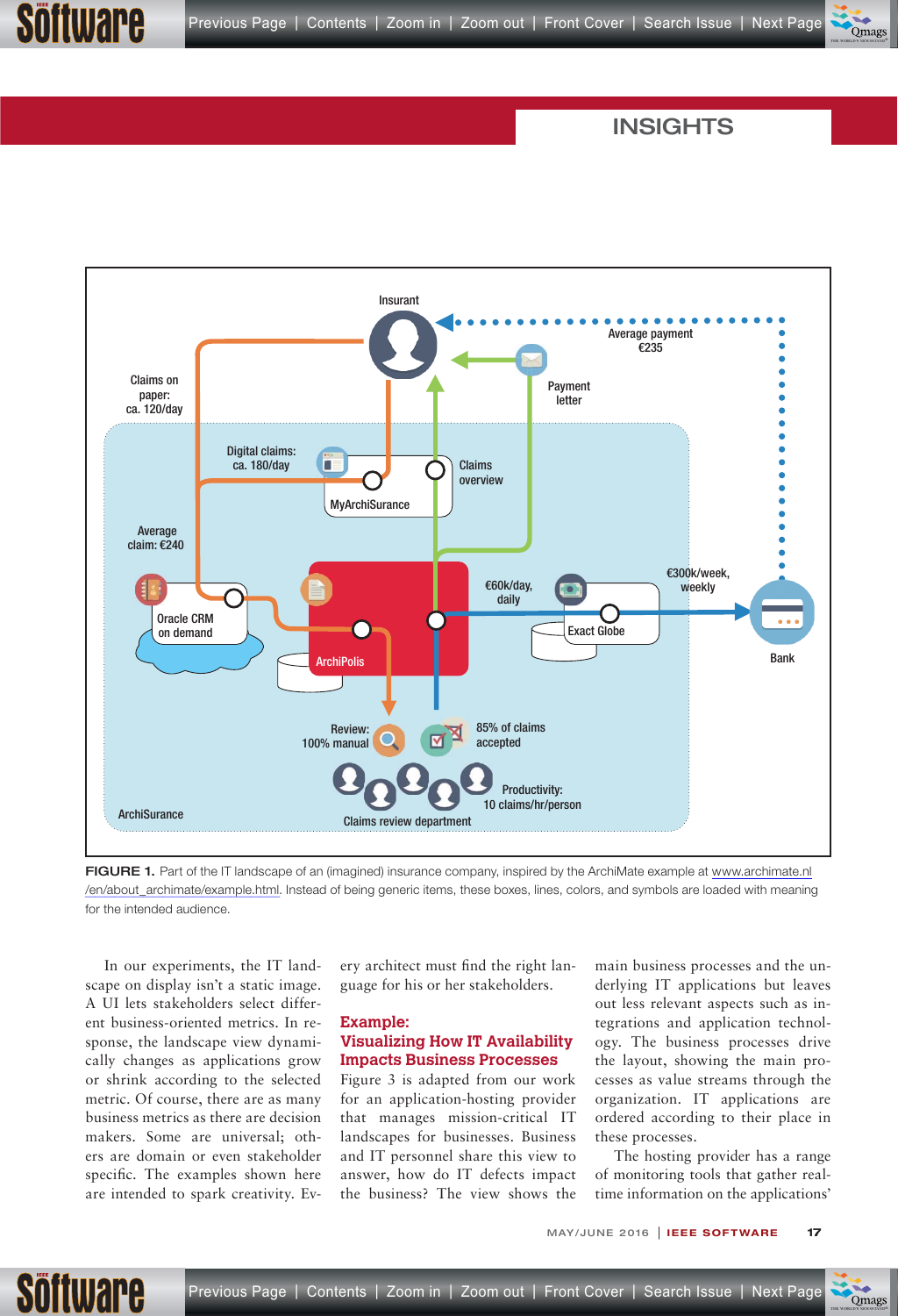$\overline{\phantom{a}}$ 

THE WORLD'S NEWSSTAND®

#### INSIGHTS



FIGURE 2. Business metrics determine the applications' size in an architecture visualization. (a) The number of database records. (b) The yearly maintenance budget. (c) The application's number of online users. (d) The number of availability issues per month.

performance and availability. Business process status—ranging from all okay, to hindered operations, to unavailable—is dynamically updated, on the basis of the underlying applications' availability.

This shared view means that problems are better understood and therefore less likely to cause stress. The IT department sees the impact of a failure and understands the need to solve problems quickly. Businesspeople see the colors of a process change before they notice any problems in their actual work. The knowledge that IT has the same view and is working on it builds trust.

#### **Challenges with This Visualization Approach**

This approach clearly has its drawbacks, especially from the traditional IT architect's perspective. The visualizations need hard work because you can't generate them from an architecture repository. They are incomplete and can be hard to maintain. Sometimes, the semantics are ambiguous, and they certainly don't adhere to any standard.

We accept these drawbacks because we get something in return that's much more valuable: visualizations that enable architects and the rest of the organization to communicate with each other about content, instead of having to explain or decipher the form. A shared language for describing the organization's IT enables both architects and businesspeople to reason about it from their own disciplines and backgrounds, and make decisions that affect the architecture. In hindsight, we corroborate that our examples fit Grady Booch's idea of "predicative and actionable [architecture] diagrams,"2 although they're meant for not only colleague architects and developers but also business managers, end users, and other nonarchitects.

 $\overline{\phantom{a}}$ 

THE WORLD'S NEWSSTAND®

**18 FEE SOFTWARE** | <u>WWW.COMPUTER.ORG/SOFTWARE</u> | @IEEESOFTWARE